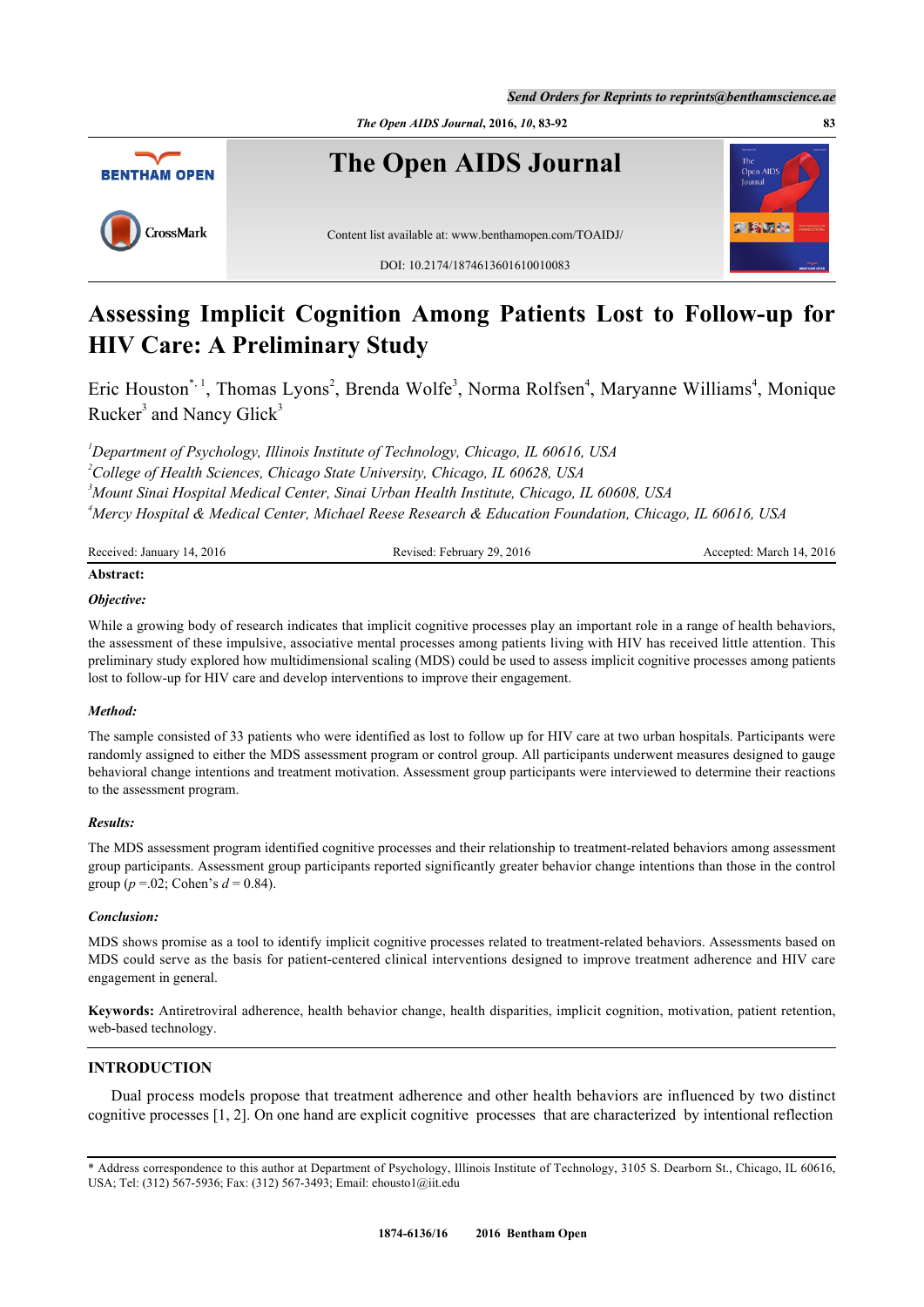#### **84** *The Open AIDS Journal, 2016, Volume 10 Houston et al.*

and reasoning. An example of such processes would include consciously deciding to initiate antiretroviral therapy (ART) for HIV after weighing the pros and cons of pursuing such a health goal. In contrast, implicit cognitive processes are automatic and impulsive, operating out of the individual's awareness. For some patients, thoughts about treatment may be unknowingly associated with a significant other (*e.g.*, family member, partner, medical provider), triggering mental associations that either facilitate or impede adherence. Similarly, thoughts about treatment in terms of its association with a competing goal or a specific event (*e.g.*, desires to avoid aversive medication side effects or serostatus disclosure) may unknowingly lead to responses that negatively impact treatment behavior [\[3](#page-7-2)].

People living with HIV (PLH) report high rates of depressive symptoms and often experience a mix of psychosocial stressors, including stigma, poverty, and perceived discrimination [\[4](#page-7-3) - [8](#page-7-4)]. Psychosocial stressors and depressive symptoms make individuals particularly vulnerable to the influence of implicit cognitive processes [[9,](#page-7-5) [10](#page-8-0)]. People with major depression, for example, have an attentional bias for negatively-valenced information and interpretations [\[11\]](#page-8-1), and this attentional bias attracts a multitude of health-compromising thoughts which affect both explicit and implicit processes. Faced with circumstances where negative cognitive material has greater salience, a depressed individual's ability to override health-compromising implicit processes through corrective, explicit processes may be overwhelmed. While ART requires adherence rates of 95% or higher for a patient to achieve immunological benefits and virologic suppression [\[12](#page-8-2), [13\]](#page-8-3), research indicates that more than half of patients are unable to meet these stringent standards [[14](#page-8-4), [15\]](#page-8-5). Part of the problem may be implicit cognitive processes that adversely affect adherence to ART.

Assessing implicit cognitive processes is necessary to better understand how they impact self-regulatory efforts and treatment initiation among PLH. Given their hidden nature, such assessment procedures would require the use of an implicit method of inquiry [[16,](#page-8-6) [17](#page-8-7)]. Multidimensional scaling [MDS; [18,](#page-8-8) [19](#page-8-9)] is an exploratory data analysis technique that can uncover implicit cognitive processes related to treatment [[20\]](#page-8-10). MDS asks individual patients to provide their immediate and instinctive rating of the similarities of their own treatment-related cognitions and then uses these ratings to generate a geometric mapping of the patient's underlying cognitive processes. These mappings provide a visual depiction of how specific cognitive processes operate outside an individual's awareness to either facilitate or compromise HIV care engagement. In an MDS study where patients are not provided instructions on how to judge or determine the similarity of their thoughts in relation to various treatment behaviors, the similarity ratings are viewed as natural, unconstrained, and fueled by implicit or nonconscious criteria [\[20](#page-8-10), [21](#page-8-11)].

In this preliminary study, we explored the potential of using MDS to assess implicit cognitive processes among patents with poor levels of HIV care engagement. We defined care engagement as involving a range of patient activities, including presenting for care, keeping scheduled appointments, communicating and staying in contact with health providers, seeking help when needed to address health concerns, and adhering to treatment as prescribed. This view of engagement clearly applies to patients across the continuum of care. Using a sample of patients lost to follow up at two urban hospitals, we also explored how information from such assessments could be used as part of clinical interventions to promote engagement, particularly as it relates to treatment initiation and adherence. To our knowledge, there has been only one other study to date that has examined implicit processes among patients undergoing ART [[22\]](#page-8-12). That investigation, however, did not focus on patients with histories of poor engagement or adherence below optimal levels. Only patients who had been reported as lost to follow up for care were targeted for the present study, thus providing information relevant to growing public health efforts aimed at linking individuals to treatment following an HIV diagnosis and retaining them in care.

## **METHOD**

#### **Participants**

Study participants consisted of 33 patients diagnosed with HIV who were recruited from two large Chicago hospitals. The hospitals, which provide services to a predominantly ethnic minority population with low socioeconomic status, are located in two separate geographic areas of the city with high HIV prevalence rates. A participant was eligible for the study if he or she was 16 years or older, HIV seropositive, and had missed more than half of all scheduled appointments with a medical provider during the past year. Eligible participants were identified by case managers and health care workers at both hospitals from lists of patients who had been identified as lost to follow up.

## **Procedure**

A posttest-only randomized controlled design was used. Participants were randomly assigned to either the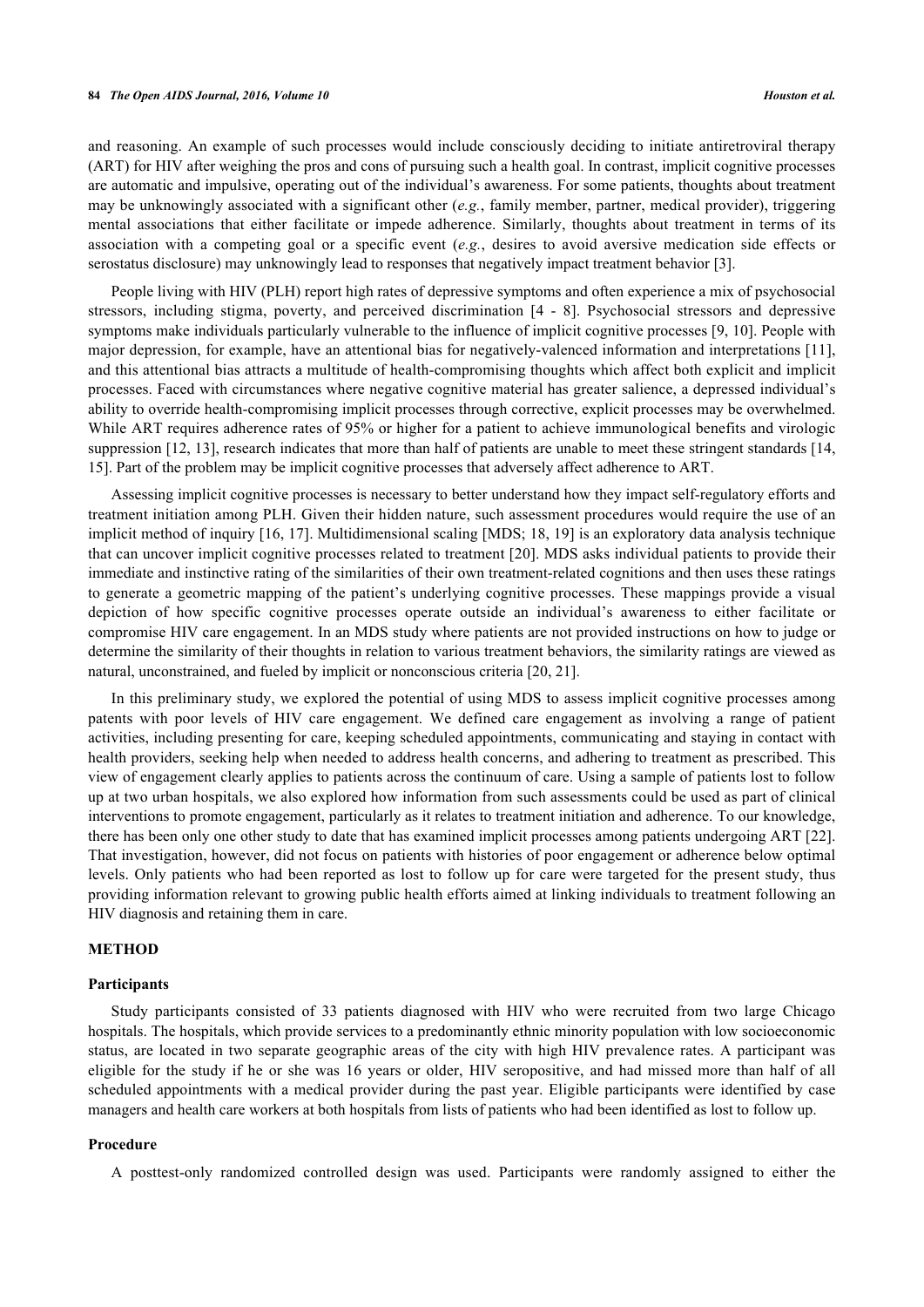assessment or a control group. All procedures for recruitment, data collection and confidentiality were reviewed and approved by the Institutional Review Boards of Mercy Hospital and Medical Center and Mount Sinai Hospital Medical Center in Chicago.

Participants met with a trained interviewer at one of the two hospital sites where the study was conducted. After providing informed consent, participants in both groups were asked to complete measures designed to obtain demographic and adherence information. Assessment group participants were then asked to provide short phrases or sentences describing their thoughts about following their treatment regimen. In cases where participants had not initiated treatment, they were asked to provide statements that described what they believed they would be doing if they were on a regimen. Participants were encouraged to provide a range of treatment-related thoughts, including those involving descriptions of treatment that were abstract (*i.e.*, related to the purpose or possible consequences of their regimen) as well as those that were concrete (*i.e.*, describing the steps required to follow their regimen).

After the elicitation procedure, participants used a laptop computer to access the web-based assessment program which required that they compare each of their thoughts to one another as well as seven phrases used in this study to evaluate each participant's appraisals of treatment. The appraisal phrases were designed to gauge how a patient's own thoughts or descriptions of treatment were related to: (a) intrinsic versus extrinsic motivation (*i.e.*, "something I choose to do in order to get what I really want out of life" *versus* "something I do because it is required of me or someone else wants me to do it"); (b) approach versus avoidance behavior ("...makes me want to stick with my HIV treatment plan" versus "…makes me want to avoid my HIV treatment plan"); and (c) positive versus negative valence ("something that is positive or pleasant to me" versus "something that is negative or unpleasant to me"). Finally, to determine the extent to which participants viewed a given thought or appraisal as representing their typical views of treatment, they also rated the similarity of each thought and appraisal statement to a self-referent stimulus item ("…describes the way I usually think about my HIV treatment plan").

Participants rated, in quick succession, the similarity of all semantic items to one another using a seven-point rating scale ranging from *not at all similar* (1) to *very similar* (7). The web-based assessment program presented all possible paired combinations of semantic items in random order. This paired comparison procedure is consistent with other research assessing implicit cognitive processes [[20,](#page-8-10) [23,](#page-8-13) [24\]](#page-8-14). After completion of the paired comparison procedure, a map was generated by MDS that depicted how an individual participant's treatment-related cognitions were associated with treatment appraisals and behaviors.

The interviewer explained the mapping to each assessment group participant, and then conducted a semi-structured interview to obtain the participant's reactions to his or her mapping and the web-based assessment program.After the interview, participants completed measures of treatment motivation and behavioral change intentions. Control group participants, completed the demographics, treatment adherence, treatment motivation, and behavioral change intentions measures only. All study participants received an incentive for their participation.

## **Measures**

Descriptive demographics. A brief 13 item questionnaire was used to obtain participants' basic demographic data, including age, ethnicity, education, and income.

Treatment adherence. Self-reported adherence was assessed with the AIDS Clinical Trials Group (ACTG) adherence questionnaire [[25](#page-8-15)]. Participants indicated within a four-day period the number of doses missed for each medication prescribed, the number of days all doses were missed, and how closely the prescription was followed (*i.e.*, according to schedule and special instructions).

Participant reactions. A semi-structured interview was conducted with assessment group participants. In these interviews, participants were asked to provide their views of the assessment procedure and the information provided by their MDS map; whether they had learned anything new about how they think about taking their medications; whether they learned anything from the map that surprised them or was unexpected; how accurately they believed the map portrayed their thought processes; whether the information provided by the map could be helpful to them in changing the way they manage their treatment regimen or make decisions about their healthcare. Interviews averaged 30-45 minutes in length.

Exploratory outcome evaluation measures. To explore the effect of the web-based assessment program on treatment motivation, the study employed the 15-item Treatment Self-Regulation Questionnaire (TSRQ); [26, 27]. The TSRQ provides a standard measure of intrinsic and extrinsic motivation for following treatment. To evaluate the effect of the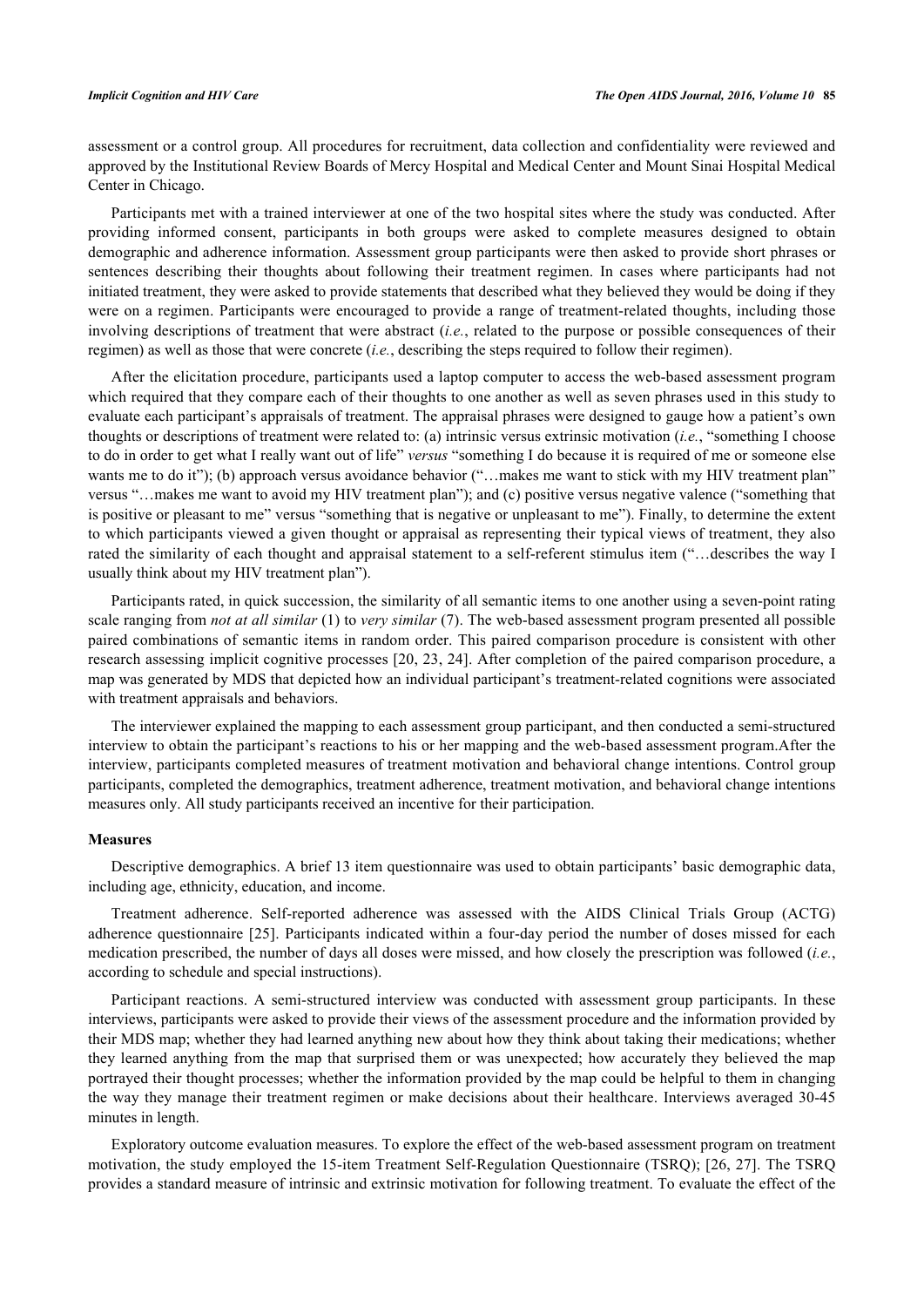assessment program on treatment behavioral change intentions, asingle-item measure was adapted for use in this study from a scale employed in previous research assessing individual intentions to initiate treatment or improve adherence behaviors within the next six months [\[28](#page-8-16)].

#### **Data Analytic Strategy**

Participant ratings of treatment-related items were analysed using SMACOF, a MDS program[[29](#page-8-17)]. Twodimensional configurations were generated for each participant. Configurations had acceptable goodness-of-fit measures, with stress values ranging from 0 to 0.15.

Participant interviews were audiotaped and reviewed. Each interview was transcribed verbatim for analysis. For the present study, the analysis focused on data regarding the extent to which participants reported being unaware of or surprised by cognitive processes captured by multidimensional scaling. Analyses were also conducted to determine whether participants viewed specific implicit processes as facilitating or impeding care engagement. A computer software program, NVivo, was used for data management and analysis. Exemplary quotes were identified to reflect the extent to which participants viewed their treatment-related cognitions as implicit, accurate, and either facilitative or detrimental to care engagement.

Due to the exploratory nature of the study and the corresponding small sample size, quantitative data analysis focused primarily on descriptive statistics. Independent samples t-tests were used to compare the assessment and control groups on measures of treatment motivation and behavior change intentions. Due to skewed values from these measures, log and inverse transformations were employed to obtain more normal distributions of the data.

# **RESULTS**

#### **Sample Description**

Thirty-three participants were randomized to either the web-based assessment group ( $n = 18$ ) or control group ( $n = 18$ ) 15). All participants were African American and  $67\%$  (n=22) were male. The mean age was 35 years (SD = 12.5; range 16 - 62). The majority of participants (61%) self-identified as being heterosexual, 36% as gay or bisexual, and 3% as "other." Eighty-two percent of participants reported being single, and 58% had children. While slightly more than half of those enrolled in the study indicated that they continued their education beyond high school (51.5%;  $n = 17$ ), only two reported receiving a baccalaureate or higher level degree. Eighty-eight percent of the sample had annual incomes below \$20,000.

The bulk of participants reported that they had initiated ART (85%;  $n = 28$ ). All participants had been identified as lost to follow-up by their health providers prior to enrollment in the study. Mean self-reported adherence during the previous four days was 58%. Participants indicated that they had kept on the average approximately 38% of their scheduled medical appointments during the past year, with the majority missing medical appointments for at least six consecutive months. The mean length of time participants reported being diagnosed as HIV seropositive was 8.9 years (range, 5 months – 31 years). There were no statistically significant differences between the web-based assessment and control groups.

#### **Web-based Assessment: Treatment-related Cognitions**

The number of distinct treatment-related cognitions reported by each participant during the elicitation procedure ranged from 10 to 16. These cognitions included concrete descriptions of ART (*e.g.*, "swallowing a pill") as well as abstract perceptions related to both the purpose and possible consequences of treatment-related behaviors (*e.g.*, "staying alive," "improving my immune system," "having diarrhea"). Some participants provided treatment-related cognitions related to stigma, expressing concerns that others would learn of their serostatus (*e.g.*, "something I have to hide"). Participants used the web-based assessment program to compare all possible paired combinations of their treatmentrelated cognitions, appraisal phrases, and the self-referent stimulus item. Participants compared a mean of 188 paired combinations (*SD* = 39; range 137 to 253), which were presented successively in random order. All 18 assessment group participants completed the paired comparisons procedure within 45 minutes to an hour.

## **Participant Reactions**

According to the interview transcripts, the majority of assessment group participants mentioned that the web-based program revealed cognitive processes of which they had been unaware or had underestimated (72%; n=13).Several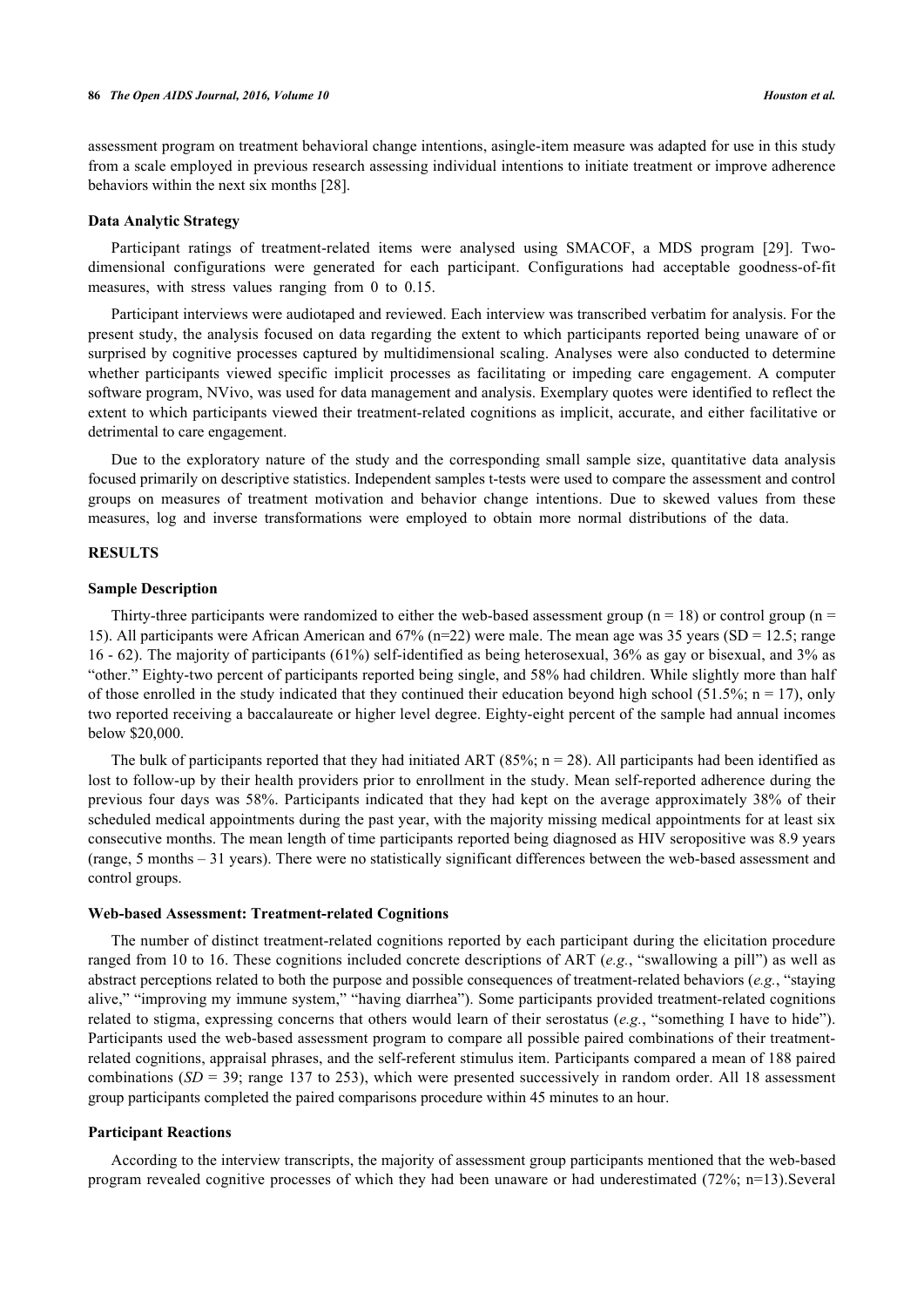participants mentioned that they were surprised about the extent of their negative appraisals of treatment (39%; n=7). One participant, a man in his early 20s who was prescribed ART slightly more than two years ago, indicated that he was not aware of the extent to which his thoughts about medication side effects (*e.g.*, unpleasant dreams) affected his avoidance of treatment. In addition, he was surprised to learn that thoughts about his family made him want to improve his adherence.

I didn't realize that the dreams and trying to avoid different things [were] half the reason why I don't want to take [the medication]. I didn't realize that. Honestly, I didn't realize that I think so much more about my family than I think about myself. …It seems like I care more about hurting them than hurting myself.

In general, participants indicated that the visual mappings generated by multidimensional scaling aided them in understanding how underlying cognitive processes affected their treatment behavior. One participant, a woman in her late 20s who had been diagnosed as HIV seropositive slightly more than two years ago, described her reaction upon reviewing her map: "To see it is to believe it. To see actually some of the thoughts that you have in your head, uh, like sitting in front [of you] was very helpful. It was like an eye opener." The view was echoed by another participant, a man in his early 40s who had been diagnosed for 20 years: "Just to see it visually *versus* thinking it… it was just kind of to me like, 'okay. I understand'.

All assessment group participants reported that they viewed the MDS mappings as accurate representations of their thought processes. In addition, participants tended to describe the mappings as understandable and useful, providing them with ideas about how to better manage their regimens. One third of assessment group participants asked for copies of their maps to remind them of their strengths and weaknesses and to serve as guides to aid in treatment management. When asked about the negative aspects of the web-based assessment program, three participants complained about the tedious nature of the paired-comparison procedure as well as the amount of time required to complete the paired comparisons.

### **Cognitive Mapping for an Individual Patient: "It Made Me More Aware"**

Table **[1](#page-4-0)** lists treatment-related cognitions generated by an individual participant. This 50 year-old woman had been diagnosed as HIV seropositive for nearly two years prior to her enrollment in the study. She had been identified as lost to follow-up during the past 12 months and reported 75% adherence in the previous four days. The first 13 cognitions listed in Table **[1](#page-4-0)** were generated by the participant during the elicitation procedure. As noted above, the final seven phrases (*i.e.*, six appraisals and one self-referent statement) were supplied by the assessment program to aid in the interpretation of participant maps.

#### <span id="page-4-0"></span>**Table 1. Descriptions of treatment: Cognitions and appraisals for individual participant.**

| Healthy: "Keeping myself as healthy as possible"                                           |
|--------------------------------------------------------------------------------------------|
| Irritating: "Doing something that is irritating to me"                                     |
| Angry: "Getting angry"                                                                     |
| Memories: "Having memories of how I might have become infected"                            |
| Survive: "Something I have to do to survive"                                               |
| Bottle: "Taking pills out of the bottle"                                                   |
| Gathering: "Gathering all my medications"                                                  |
| Water: "Getting a glass of water"                                                          |
| Mouth: "Putting all of the medications in my mouth at once"                                |
| Swallow: "Swallowing the pills"                                                            |
| Eating: "Eating a meal"                                                                    |
| Life: "Being able to survive and be happy"                                                 |
| Mood: "Doing something to be in a good mood"                                               |
|                                                                                            |
| Appraisal statements                                                                       |
| Positive: "Something that is positive or pleasant to me"                                   |
| Negative: "Something that is negative or unpleasant to me"                                 |
| Avoid: "A thought that makes me want to avoid my HIV treatment plan"                       |
| Approach: "A thought that makes me want to stick with my HIV treatment plan"               |
| Intrinsic: "Something I choose to do in order to get what I really want out of life"       |
| Extrinsic: "Something I do because it is required of me or someone else wants me to do it" |
| Me: "Describes the way I usually think about my HIV treatment plan"                        |

An abbreviation of each of the cognitions and appraisals listed in Table **[1](#page-4-0)** appears in the MDS map shown in Fig (**[1](#page-5-0)**). The proximity of items on the map to one another indicates the degree to which the participant rated them as similar. The left side of the participant's mapping depicts clusters of cognitions (such as "memories" and "irritating") which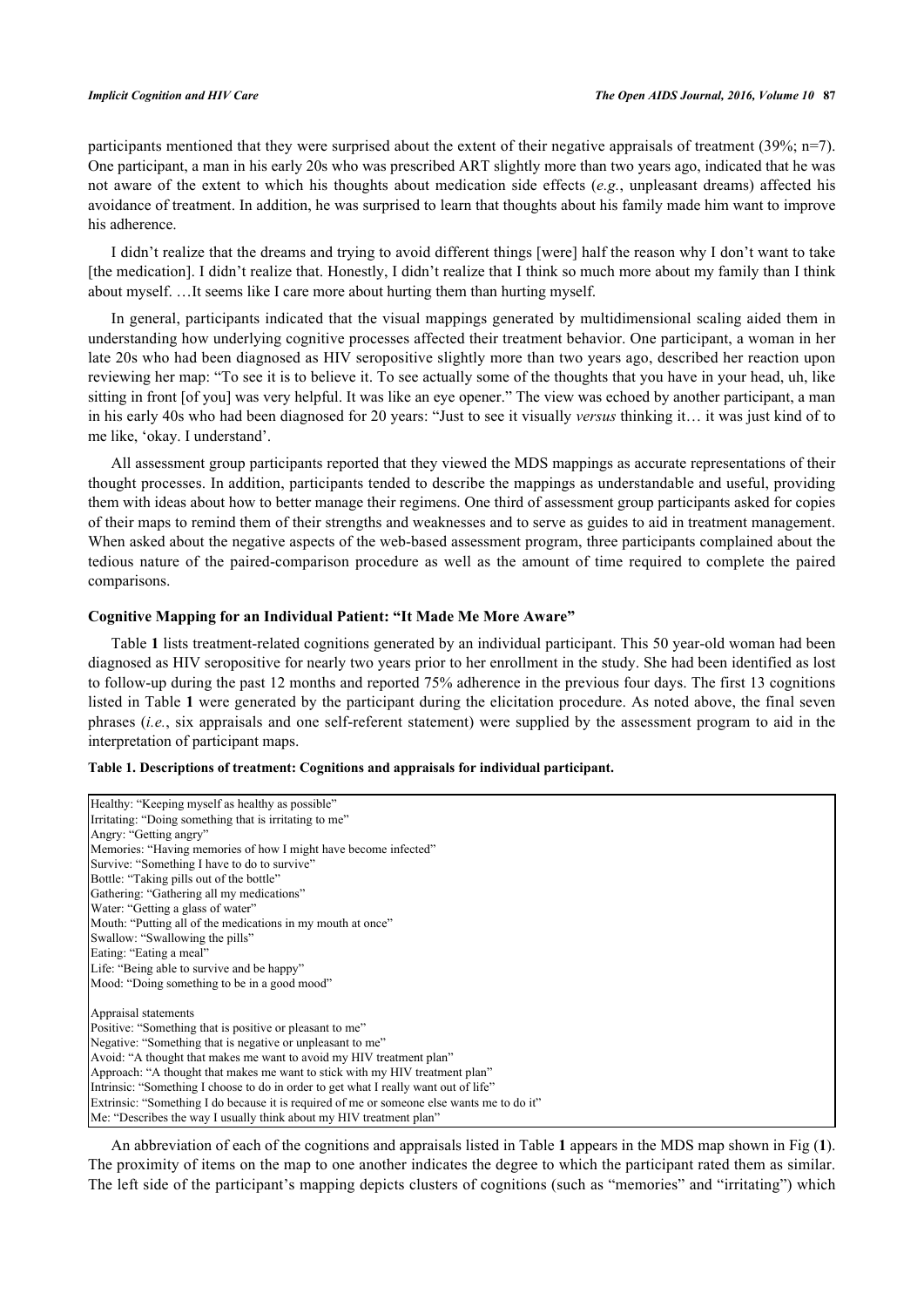#### **88** *The Open AIDS Journal, 2016, Volume 10 Houston et al.*

<span id="page-5-0"></span>were associated with treatment avoidance and negatively-valenced reactions, due to their proximity to these appraisal statements. Similarly, the right side of the map contains cognitions (*e.g.*, "survival," "life") that were associated with treatment approach-oriented behaviors, intrinsic motivation, and positively-valenced reactions. Items such as "bottle," and "swallow" were equidistant from specific appraisal statements (*e.g.*, "positive," "negative"), suggesting that the participant perceived these cognitions as having mixed valence.



**Fig. (1).** MDS mapping of treatment-related cognitions and appraisals for individual participant.

A possible interpretation of this participant's mapping is that she avoids treatment when she associates it with painful thoughts of how she became infected during a previous relationship (*e.g.*, "memories"), and is more likely to follow her regimen when thinking of it in terms of its health promoting effects (*e.g.*, something done to "survive and be happy"). In the semi-structured interview, the participant indicated that she had not been aware of the connection between these cognitions and her treatment behaviors prior to the web-based assessment:

The process of doing this [made me] knowledgeable of myself and some of the things I wasn't knowing all the time came out … it let's me know what areas I really need to work on… [I]t made me aware of how much of the negative I feel… Sometimes I get angry and sometimes I have flashbacks.

The visual display of her thoughts and their connection to treatment provided her with clues about how to improve her adherence:

I will probably change getting angry and thinking negative because I get angry a lot. And like I said, I never got any closure [on the relationship] so that's why my memories [are there]. I've tried everything to get the truth and I guess that's why it's so high on the chart.

Like others in this study who expressed concerns about stigma and reluctance in sharing personal information, the participant indicated that she felt more comfortable revealing her private cognitive processes through the web-based program than she would have with another individual, including health providers and family members.

You know like your family members, they can be judgmental – not wanting to be judgmental. … Even the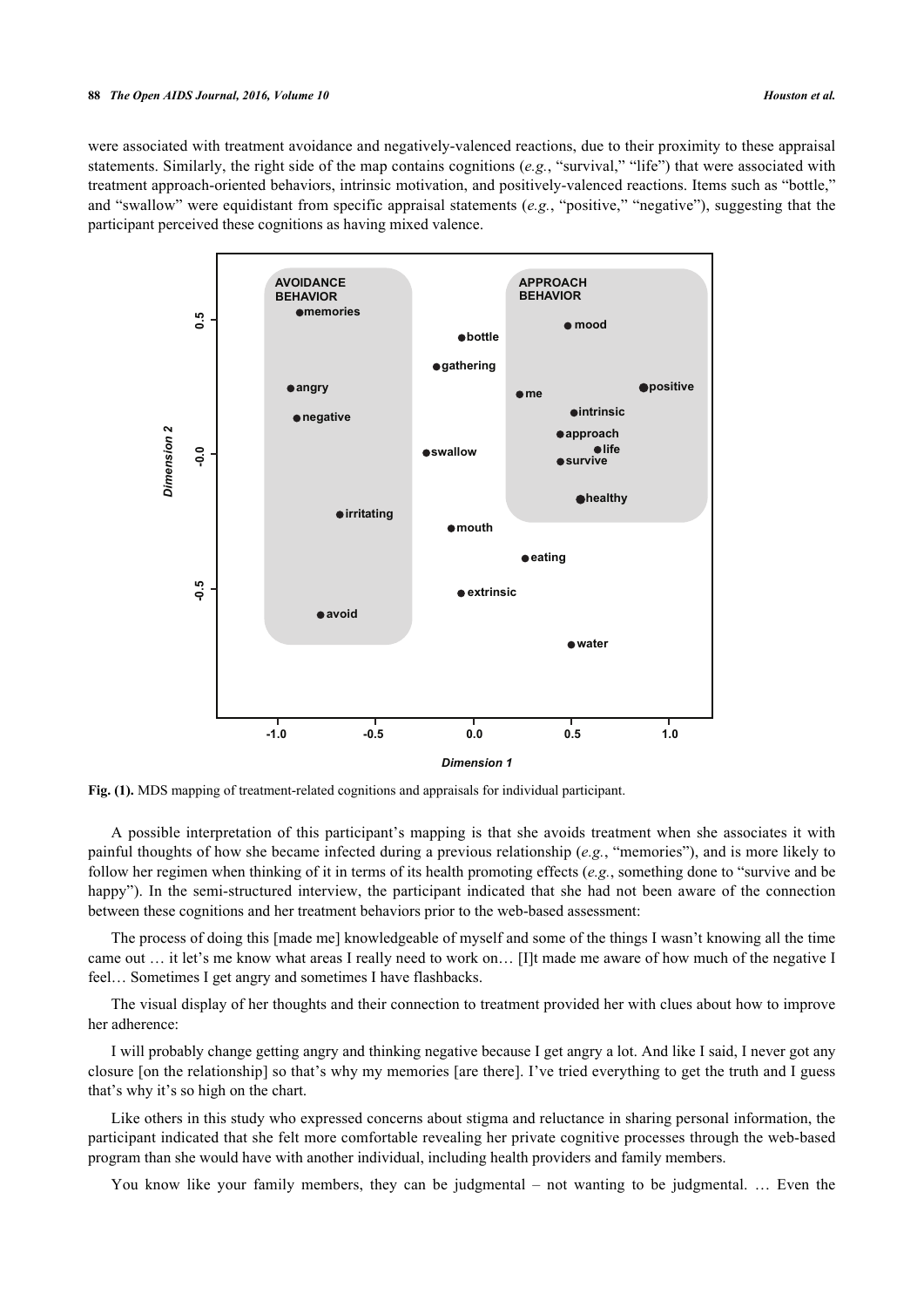doctors… sometimes I don't want to be open about certain things. This is the feeling. I feel it [the program] can be very helpful. It can't judge me. It doesn't know me from Adam basically and it doesn't have any history of me.

## **Exploratory Outcomes: Treatment Behavior Change Intentions and Treatment Motivation**

Results for the effect of the web-based assessment program on behavior change intentions and treatment motivation are shown in Table **[2](#page-6-0)**. When asked to indicate their intentions to either improve their adherence or initiate ART within the next six months, assessment group participants reported significantly greater levels of change intentions than those in the control group ( $p = .02$ ; Cohen's  $d = 0.84$ ). Based on a median split, the proportion of assessment group participants who reported high levels of change intentions relative to control group participants was 83% versus 47%. There were no statistically significant differences between the two groups of participants with regard to either intrinsic or extrinsic treatment motivation.

<span id="page-6-0"></span>

| Table 2. Treatment behavioral change intentions and treatment motivation. |                    |                        |                     |    |  |  |  |  |  |
|---------------------------------------------------------------------------|--------------------|------------------------|---------------------|----|--|--|--|--|--|
| Measure                                                                   | Sample<br>$(n=33)$ | Assessment<br>$(n=18)$ | Control<br>$(n=15)$ | Tε |  |  |  |  |  |

| <b>Measure</b>       | Sample<br>$(n=33)$ | Assessment<br>$(n=18)$ | Control<br>$(n=15)$ | <b>Test Statistic</b> | D*   |
|----------------------|--------------------|------------------------|---------------------|-----------------------|------|
| Change intentions    | 8.7(2.4)           | 9.6(1.3)               | 7.6(3.1)            | 2.44                  | 0.02 |
| Intrinsic motivation | 6.6(0.8)           | 6.7(0.6)               | 6.4(0.9)            | 0.81                  | 0.43 |
| Extrinsic motivation | 4.2(0.8)           | 4.1(1.4)               | 4.2(1.6)            | $-0.13$               | 0.90 |
|                      |                    |                        |                     |                       |      |

 $*_{p}$  < .05

Note. The p values are values on independent samples t-tests. Motivation and change intention scores were transformed before conducting statistical tests to account for skewed distributions. Mean values are presented in original units.

### **DISCUSSION**

This study is the first to explore how the assessment of implicit cognitive processes could be used to improve care engagement among patients identified as lost to follow up for HIV care. The study builds on a growing body of research that focuses on the active role played by implicit cognitive processes in health behaviors [[2](#page-7-1), [30](#page-8-18) - [32\]](#page-8-19). Participants in this investigation often stated that they had been unaware of how various cognitions and associations influenced their disengagement from care or avoidance of treatment. Similarly, participants also indicated that they had been unaware of cognitive processes that prompted behaviors favorable to treatment adherence, appointment keeping, and active communication with health providers.

Linking individuals to treatment following an HIV diagnosis and retaining them in care is part of a public health strategy that utilizes antiretroviral medications to reduce the viral load of people living with HIV, thereby limiting onward transmission[[33](#page-8-20) - [39\]](#page-9-0). Findings from the present study suggest that MDS-based assessments of implicit cognitive processes have potential value in clinical interventions aimed at retaining patients and strengthening their engagement with care. Participants who received MDS-based assessments reported significantly greater intentions to initiate treatment or improve the adherence behaviors than control group participants within the next six months. Findings suggest that the patient-specific information provided by MDS maps could be used to devise clinical interventions tailored to the individual. As occurred during this study, such interventions should encourage patients to discuss their maps with close attention to how various thoughts affect their health-related behavior.

This preliminary study has limitations that should be noted. First, it used a cross-sectional design which consequently prevented a direct evaluation of the effect of the web-based assessment approach on adherence and appointment keeping. Future research should build on the promising initial results of this investigation by employing longitudinal designs. Secondly, given the small sample size, the study may be limited in its ability to generalize to a larger population of PLH lost to follow up, particularly those who have never initiated ART. These limitations notwithstanding, the results indicate that a web-based assessment program using multidimensional scaling provides useful information on implicit cognitive processes and can be a viable tool in efforts to engage lost to follow up patients.

The mappings produced *via* MDS visually depict implicit cognitions that both compromise and facilitate adherence. For this reason, MDS mappings could aid patients in learning to think strategically about treatment. For example, cognitive processes revealed by mappings that are related to treatment avoidance could be addressed by developing "ifthen" implementation intentions [[2\]](#page-7-1). An individual patient might use cognitive items to develop a personalized if-then plan geared toward improving their adherence goal: "If I find myself thinking about how I became infected with HIV,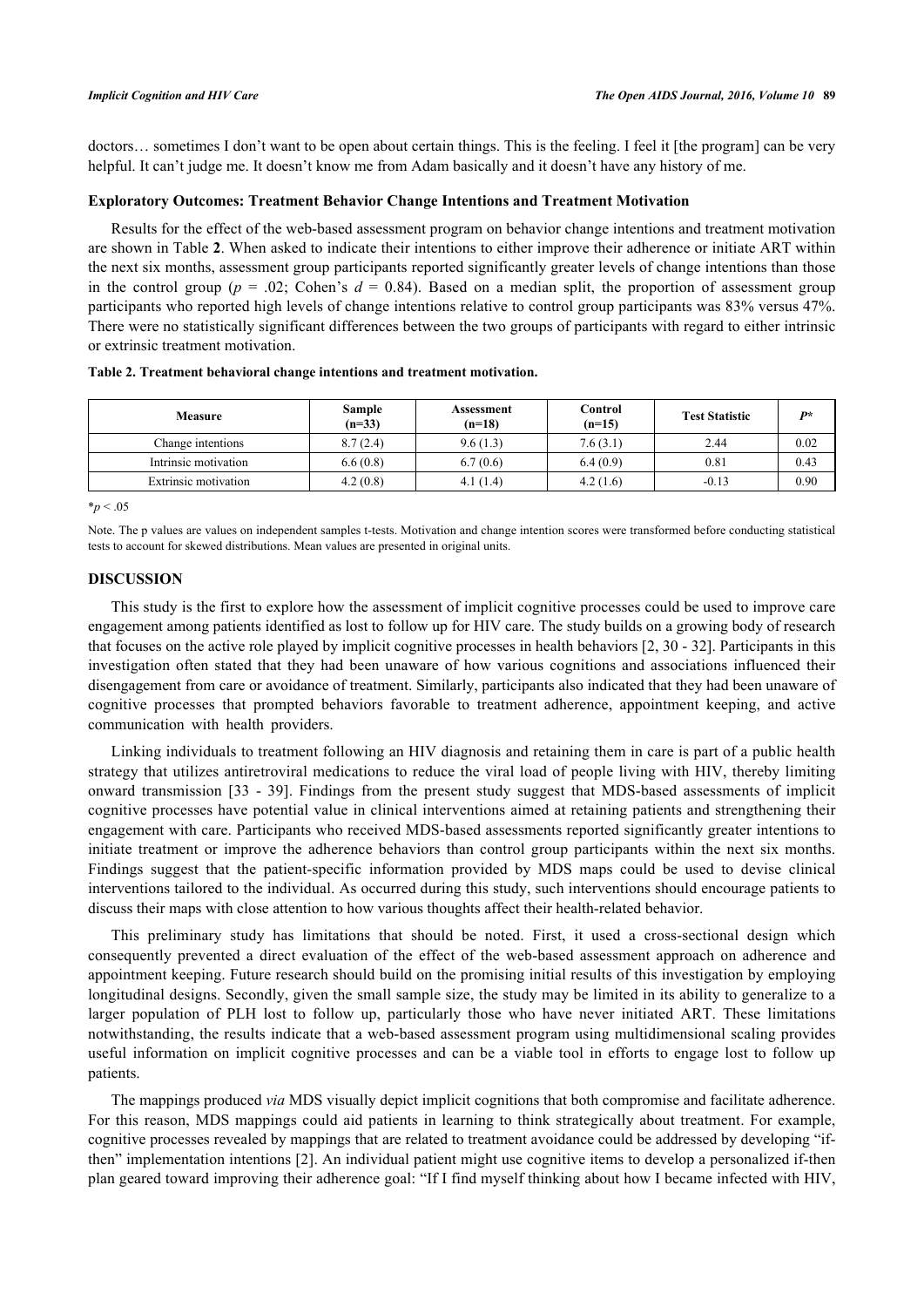then I will direct all my energy and attention to thinking about staying healthy for my children." The first part of the statement represents an avoidance-oriented cognition whereas the second part contains an approach-oriented one. Based on other research using implementation intentions, it is reasonable to assume that implementation intentions derived from the MDS maps would resonate strongly with patients given that they reflect thoughts that the patient actually experiences. With practice, if-then statements could help weaken the strength of avoidance-oriented cognitions. To bolster the impact of these statements, patients could be encouraged to share their implementation intentions with a source of autonomy support, such as a health provider, therapist, or significant other. If devised before a patient begins a regimen, implementation intentions could aid in addressing potential treatment hurdles as well as capitalizing on hidden cognitive resources.

Interventions based on MDS maps could also be developed to promote patient motivation. The technique may help fill an unmet need among health providers with less training in motivational interviewing or other clinical approaches that involve exploring how underlying psychological processes may influence a patient's treatment behavior. The maps could aid clinicians in helping patients weigh the pros and cons of behavior change, thereby stimulating change intentions. MDS maps could even be used to generate personally-meaningful "primes," which could, for example, be transmitted to patient cell phones to improve adherence or care engagement (*e.g.*, medication dosage reminders, cues for appointment keeping with health providers).

Finally, MDS maps could be used as part of interventions designed to build mindfulness, an individual characteristic that may help patients to disengage from implicit processes, such as those that compromise treatment behaviors [[1\]](#page-7-0). Research indicates that individuals with low levels of mindfulness are more susceptible to the influence of healthcompromising implicit processes [[1,](#page-7-0) [40](#page-9-1)]. Through a combination of MDS assessment and mindfulness meditation training, patients could increase their awareness of specific fleeting cognitive processes that have been identified through MDS, and develop skills to regulate them in the here and now.

# **CONFLICT OF INTEREST**

The authors confirm that this article content has no conflict of interest.

## **ACKNOWLEDGEMENTS**

This research was supported by a grant from the Educational and Research Initiative Fund (ERIF).

#### **REFERENCES**

- <span id="page-7-0"></span>[1] Levesque C, Copeland K, Sutcliffe R. Conscious and nonconscious processes: Implications for self-determination theory. Can Psychol 2008; 49(3): 218-24. [\[http://dx.doi.org/10.1037/a0012756](http://dx.doi.org/10.1037/a0012756)]
- <span id="page-7-1"></span>[2] Sheeran P, Gollwitzer PM, Bargh JA. Nonconscious processes and health. Health Psychol 2013; 32(5): 460-73. [\[http://dx.doi.org/10.1037/a0029203](http://dx.doi.org/10.1037/a0029203)] [PMID: [22888816\]](http://www.ncbi.nlm.nih.gov/pubmed/22888816)
- <span id="page-7-2"></span>[3] Houston E, McKirnan D, Cervone D, Johnson MS, Sandfort TGM. Assessing treatment motivation among patients receiving antiretroviral therapy: A multidimensional approach. Psychol Health 2011; 27(6): 674-87.
- <span id="page-7-3"></span>[4] Cargill VA, Stone VE, Robinson MR. HIV treatment in African Americans: Challenges and opportunities. J Black Psychol 2004; 30(1): 24-39.
	- [\[http://dx.doi.org/10.1177/0095798403259243\]](http://dx.doi.org/10.1177/0095798403259243)
- [5] Fagbami O, Oluwasanjo A, Fitzpatrick C, Fairchild R, Shin A, Donato A. Factors supporting and inhibiting adherence to HIV medication regimen in women: A qualitative analysis of patient interviews. Open AIDS J 2015; 9: 45-50. [\[http://dx.doi.org/10.2174/1874613601509010045\]](http://dx.doi.org/10.2174/1874613601509010045) [PMID: [26157537](http://www.ncbi.nlm.nih.gov/pubmed/26157537)]
- [6] Orlando M, Burnam MA, Beckman R, *et al.* Re-estimating the prevalence of psychiatric disorders in a nationally representative sample of persons receiving care for HIV: results from the HIV cost and services utilization study. Int J Methods Psychiatr Res 2002; 11(2): 75-82. [\[http://dx.doi.org/10.1002/mpr.125\]](http://dx.doi.org/10.1002/mpr.125) [PMID: [12459797](http://www.ncbi.nlm.nih.gov/pubmed/12459797)]
- [7] Thrasher AD, Earp JA, Golin CE, Zimmer CR. Discrimination, distrust, and racial/ethnic disparities in antiretroviral therapy adherence among a national sample of HIV-infected patients. J Acquir Immune Defic Syndr 2008; 49(1): 84-93. [\[http://dx.doi.org/10.1097/QAI.0b013e3181845589\]](http://dx.doi.org/10.1097/QAI.0b013e3181845589) [PMID: [18667919](http://www.ncbi.nlm.nih.gov/pubmed/18667919)]
- <span id="page-7-4"></span>[8] Wagner GJ, Goggin K, Remien RH, *et al.* A closer look at depression and its relationship to HIV antiretroviral adherence. Ann Behav Med 2011; 42(3): 352-60.

[\[http://dx.doi.org/10.1007/s12160-011-9295-8\]](http://dx.doi.org/10.1007/s12160-011-9295-8) [PMID: [21818528](http://www.ncbi.nlm.nih.gov/pubmed/21818528)]

<span id="page-7-5"></span>[9] Bongers KC, Dijksterhuis A. Consciousness as a trouble shooting device? The role of consciousness in goal-pursuit. In: Morsella E, Bargh JA, Gollwitzer P, Eds. The Oxford Handbook of Human Action. New York: Oxford University Press Inc. 2009; pp. 589-604.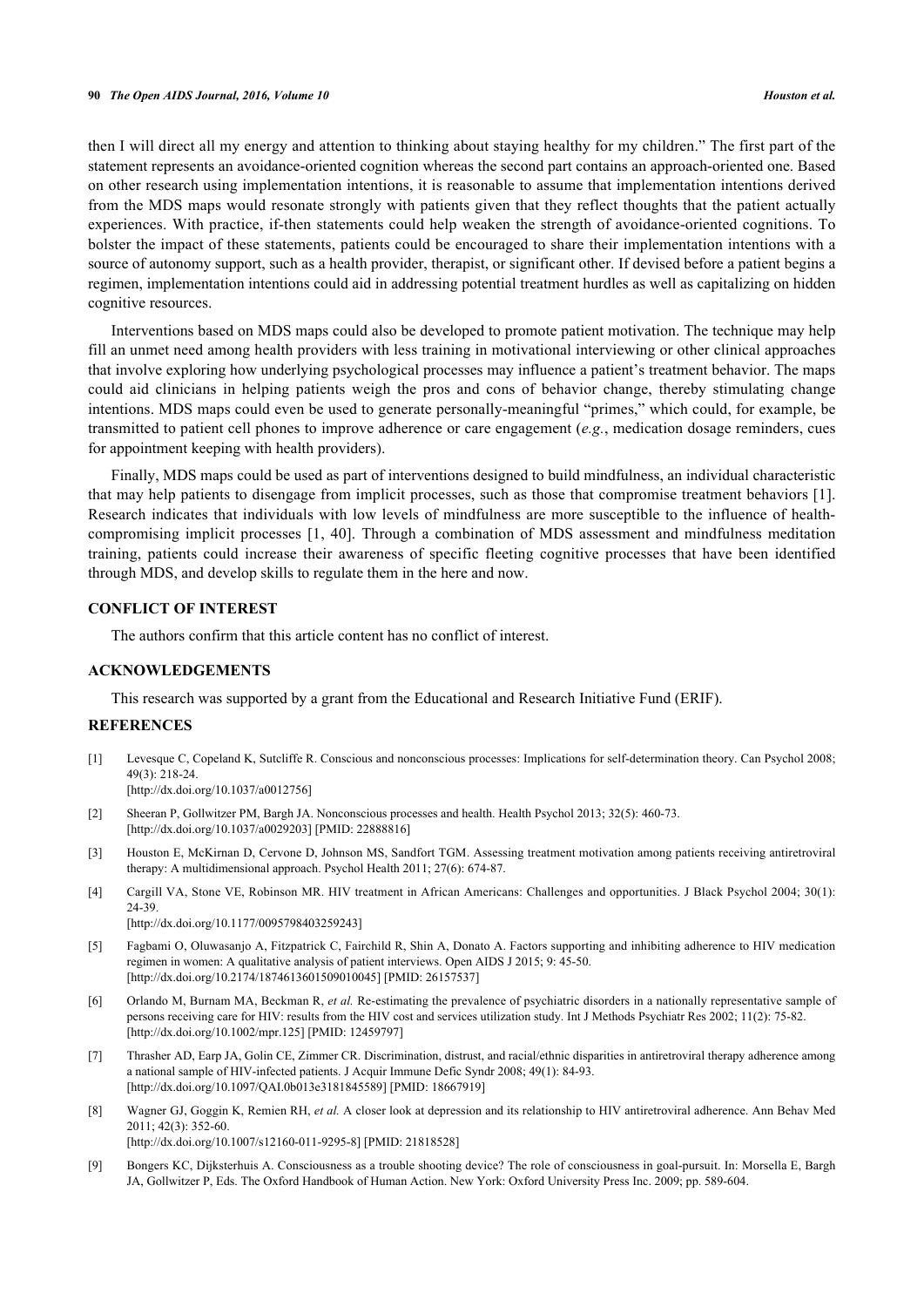- <span id="page-8-0"></span>[10] Phillips WJ, Hine DW, Thorsteinsson EB. Implicit cognition and depression: a meta-analysis. Clin Psychol Rev 2010; 30(6): 691-709. [\[http://dx.doi.org/10.1016/j.cpr.2010.05.002](http://dx.doi.org/10.1016/j.cpr.2010.05.002)] [PMID: [20538393\]](http://www.ncbi.nlm.nih.gov/pubmed/20538393)
- <span id="page-8-1"></span>[11] Beck JS. Cognitive therapy: Basics and beyond. New York, NY: Guilford Press 1995.
- <span id="page-8-2"></span>[12] Bartlett JA. Addressing the challenges of adherence. J Acquir Immune Defic Syndr 2002; 29(Suppl. 1): S2-10. [\[http://dx.doi.org/10.1097/00126334-200202011-00002](http://dx.doi.org/10.1097/00126334-200202011-00002)] [PMID: [11832696\]](http://www.ncbi.nlm.nih.gov/pubmed/11832696)
- <span id="page-8-3"></span>[13] Chesney MA, Farmer P, Leandre F, Malow R, Starace F. Human immunodeficiency virus and acquired immunodeficiency syndrome. In: Sabate E, Ed. Adherence to long-term therapies: Evidence for action. Geneva, Switzerland: World Health Organization 2003; pp. 95-106. [accessed 7.5.15]
- <span id="page-8-4"></span>[14] Beer L, Heffelfinger J, Frazier E, *et al.* Use of and adherence to antiretroviral therapy in a large U.S. sample of HIV-infected adults in care, 2007-2008. Open AIDS J 2012; 6: 213-23. [\[http://dx.doi.org/10.2174/1874613601206010213\]](http://dx.doi.org/10.2174/1874613601206010213) [PMID: [23056163](http://www.ncbi.nlm.nih.gov/pubmed/23056163)]
- <span id="page-8-5"></span>[15] de Bruin M, Viechtbauer W, Schaalma HP, Kok G, Abraham C, Hospers HJ. Standard care impact on effects of highly active antiretroviral therapy adherence interventions: A meta-analysis of randomized controlled trials. Arch Intern Med 2010; 170(3): 240-50. [\[http://dx.doi.org/10.1001/archinternmed.2009.536](http://dx.doi.org/10.1001/archinternmed.2009.536)] [PMID: [20142568\]](http://www.ncbi.nlm.nih.gov/pubmed/20142568)
- <span id="page-8-6"></span>[16] Nosek BA, Hawkins CB, Frazier RS. Implicit social cognition: from measures to mechanisms. Trends Cogn Sci (Regul Ed) 2011; 15(4): 152-9. [\[http://dx.doi.org/10.1016/j.tics.2011.01.005](http://dx.doi.org/10.1016/j.tics.2011.01.005)] [PMID: [21376657\]](http://www.ncbi.nlm.nih.gov/pubmed/21376657)
- <span id="page-8-7"></span>[17] Greenwald AG, Banaji MR. Implicit social cognition: attitudes, self-esteem, and stereotypes. Psychol Rev 1995; 102(1): 4-27. [\[http://dx.doi.org/10.1037/0033-295X.102.1.4](http://dx.doi.org/10.1037/0033-295X.102.1.4)] [PMID: [7878162\]](http://www.ncbi.nlm.nih.gov/pubmed/7878162)
- <span id="page-8-8"></span>[18] Kruskal JB, Wish M. Multidimensional scaling. Beverly Hills, CA: Sage 1978.
- <span id="page-8-9"></span>[19] Stalans LJ. Multidimensional scaling. In: Grimm LG, Yarnold PR, Eds. Reading and understanding multivariate statistics. Washington, D.C.: American Psychological Association 1995; pp. 137-68.
- <span id="page-8-10"></span>[20] Lease AM, McFall RM, Treat TA, Viken RJ. Assessing children's representations of their peer group using a multidimensional scaling technique. J Soc Pers Relat 2003; 20: 707-28. [\[http://dx.doi.org/10.1177/0265407503206001\]](http://dx.doi.org/10.1177/0265407503206001)
- <span id="page-8-11"></span>[21] Jones LE, Koehly LM. Multidimensional scaling. In: Keren G, Lewis C, Eds. A handbook for data analysis in the behavioral sciences: Methodological issues. Hillsdale, NJ: Erlbaum 1993; pp. 95-164.
- <span id="page-8-12"></span>[22] Jones G, Hawkins K, Mullin R, *et al.* Understanding how adherence goals promote adherence behaviours: a repeated measure observational study with HIV seropositive patients. BMC Public Health 2012; 12: 587. [\[http://dx.doi.org/10.1186/1471-2458-12-587\]](http://dx.doi.org/10.1186/1471-2458-12-587) [PMID: [22853824](http://www.ncbi.nlm.nih.gov/pubmed/22853824)]
- <span id="page-8-13"></span>[23] Cacioppo JT, von Hippel W, Ernst JM. Mapping cognitive structures and processes through verbal content: the thought-listing technique. J Consult Clin Psychol 1997; 65(6): 928-40. [\[http://dx.doi.org/10.1037/0022-006X.65.6.928](http://dx.doi.org/10.1037/0022-006X.65.6.928)] [PMID: [9420354\]](http://www.ncbi.nlm.nih.gov/pubmed/9420354)
- <span id="page-8-14"></span>[24] Stacy AW, Newcomb MD, Ames SL. Implicit cognition and HIV risk behavior. J Behav Med 2000; 23(5): 475-99. [\[http://dx.doi.org/10.1023/A:1005577132666\]](http://dx.doi.org/10.1023/A:1005577132666) [PMID: [11039159](http://www.ncbi.nlm.nih.gov/pubmed/11039159)]
- <span id="page-8-15"></span>[25] Chesney MA, Ickovics JR, Chambers DB, *et al.* Self-reported adherence to antiretroviral medications among participants in HIV clinical trials: The AACTC adherence instruments. AIDS Care 2000; 23(3): 255-66. [\[http://dx.doi.org/10.1080/09540120050042891\]](http://dx.doi.org/10.1080/09540120050042891) [PMID: [10928201](http://www.ncbi.nlm.nih.gov/pubmed/10928201)]
- [26] Williams GC, Freedman Z, Deci EL. Promoting motivation for diabetics' self-regulation of HbA1c. Diabetes 1996; 45(Suppl. 2): 13A.
- [27] Williams GC, Rodin GC, Ryan RM, Grolnick WS, Deci EL. Autonomous regulation and long-term medication adherence in adult outpatients. Health Psychol 1998; 17(3): 269-76. [\[http://dx.doi.org/10.1037/0278-6133.17.3.269](http://dx.doi.org/10.1037/0278-6133.17.3.269)] [PMID: [9619477](http://www.ncbi.nlm.nih.gov/pubmed/9619477)]
- <span id="page-8-16"></span>[28] Willey C, Redding C, Stafford J, *et al.* Stages of change for adherence with medication regimens for chronic disease: development and validation of a measure. Clin Ther 2000; 22(7): 858-71. [\[http://dx.doi.org/10.1016/S0149-2918\(00\)80058-2\]](http://dx.doi.org/10.1016/S0149-2918(00)80058-2) [PMID: [10945512](http://www.ncbi.nlm.nih.gov/pubmed/10945512)]
- <span id="page-8-17"></span>[29] de Leeuw J, Heiser WJ. Multidimensional scaling with restrictions on the configuration. In: Krishnaiah PR, Ed. Multivariate Analysis. Amsterdam: North-Holland 1980; pp. 501-22.
- <span id="page-8-18"></span>[30] Aarts H. Health and goal-directed behavior: The nonconscious regulation and motivation of goals and their pursuit. Health Psychol Rev 2007; 1: 53-82. [\[http://dx.doi.org/10.1080/17437190701485852\]](http://dx.doi.org/10.1080/17437190701485852)
- [31] Dijksterhuis A, Aarts H. Control, consciousness, and agency. In: Aarts H, Elliott AJ, Eds. Goal-directed behavior. New York: Psychology Press 2012; pp. 301-23.
- <span id="page-8-19"></span>[32] Ferguson MJ, Hassin R, Bargh JA. Implicit motivation: Past, present, and future. In: Shah J, Gardner W, Eds. Handbook of motivation science. New York: Guilford 2008; pp. 150-68.
- <span id="page-8-20"></span>[33] Das M, Chu PL, Santos G-M, *et al.* Decreases in community viral load are accompanied by reductions in new HIV infections in San